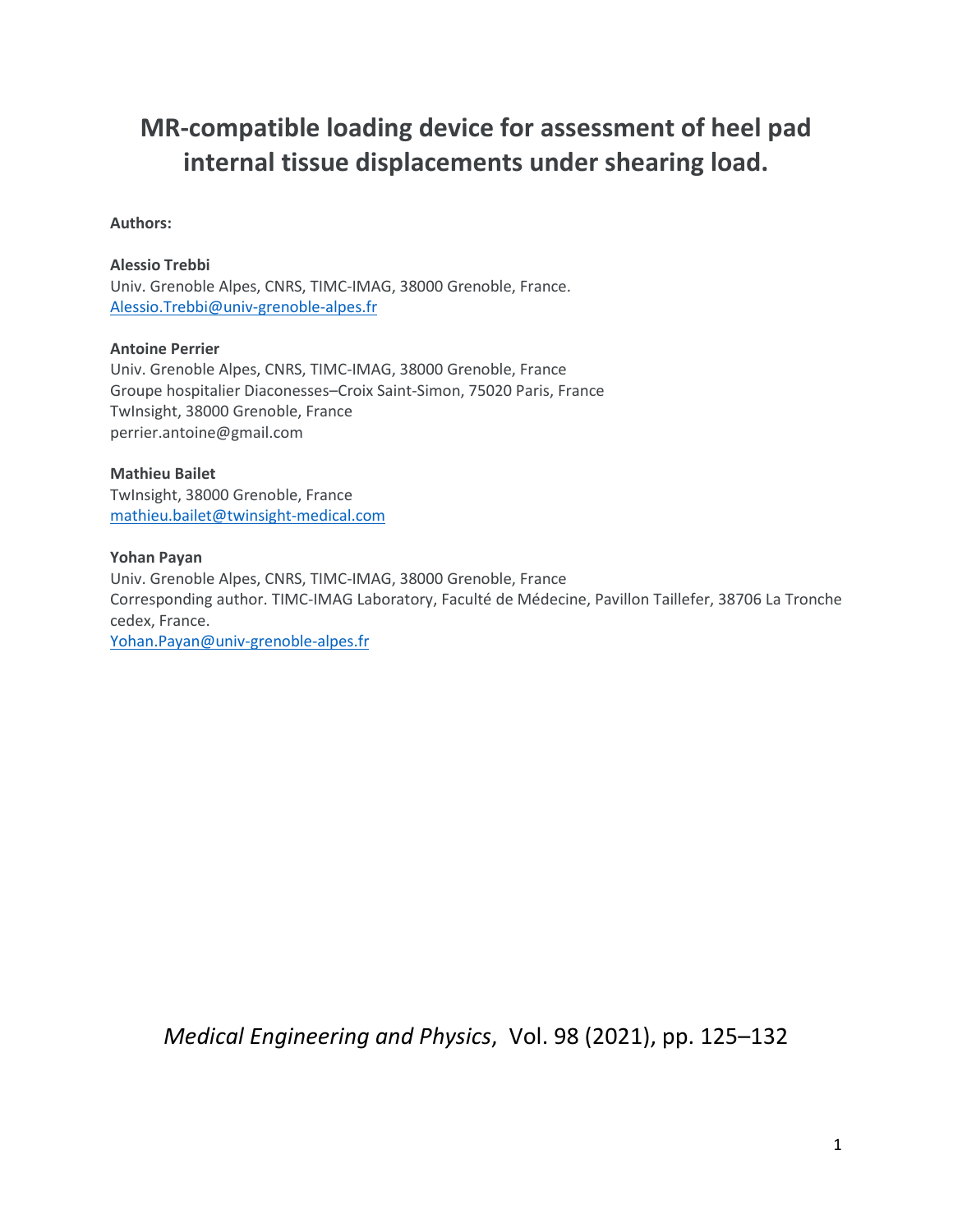#### **Abstract**

In the last decade, the role of shearing loads has been increasingly suspected to play a determinant impact in the formation of deep pressure ulcers. In vivo observations of such deformations are complex to obtain. Previous studies only provide global measurements of such deformations without getting the quantitative values of the loads that generate these deformations. To study the role that shearing loads have in the aetiology of heel pressure ulcers, an MR-compatible device for the application of shearing and normal loads was designed. Magnetic resonance imaging is a key feature that allows to monitor deformations of soft tissues after loading in a non-invasive way. Measuring applied forces in an MR-environment is challenging due to the impossibility to use magnetic materials. In our device, forces are applied through the compression of springs made in polylactide. Shearing and normal loads were applied on the plantar skin of the human heel by means of an indenting plate while acquiring MR images. The device materials did not introduce any imaging artifact and allowed for high quality MR measurements permitting to identify the deformation of the internal components of the heel. The obtained subject-specific results are an original data set that can be used in validations for Finite Element analysis and therefore contribute to a better understanding of the factors involved in pressure ulcer development.

Keywords: Soft tissue deformations; Plantar pressure; Pressure ulcers; Polymeric springs

#### **1. Introduction**

Pressure ulcers are defined as localized areas of damaged skin and underlying soft tissues caused by sustained mechanical loads. They are especially common in patients who are bedridden, using a prosthesis or orthosis, or a wheelchair as these configurations generate continuous loadings in the interface between the body and the supporting surface. Ulcers are painful, hard to treat and represent a serious issue in terms of health care and money. As a result, they can affect the quality of life of both elderly and young individuals [1][2]. The clinical measures to prevent these types of injuries are challenged by the fact that they can occur inside the soft tissues (in case of deep tissue injury) and cannot in that case be detected by scanning the superficial layer of the skin. Additionally, it is still not completely understood how external loads are transmitted to local internal strains and, more importantly, how these lead to tissue damage. Many researchers have implemented Finite Element (FE) analysis to understand how external loads, applied on the skin surface, lead to deep internal strains [3][4]. Such an analysis is a powerful tool that permits to test many different configurations and obtain faithful results in terms of strain propagation [5][6]. However, validation of the corresponding FE simulations has always been problematic due to the difficulty to implement internal markers to track internal displacements of human soft tissues. A common technique to evaluate the predictions provided by FE models of the foot is to compare the simulated plantar pressures with measurements from pressure mats [7]. This solution offersthe possibility to directly measure plantar pressures but lacks any analysis of the mechanical behaviors in the deeper tissues.

Until recently, prevention of pressure ulcers focused mainly on pressure distribution and little was made in order to analyze the harmful effects of shear-force, as pathophysiological aspects of shear-force are still not well known [8]. Only in the last decade, attention has been drawn on the role that shear strains could play in the development of deep tissue injuries [9][10].

Despite being the second most common type of pressure ulcers, heel ulcers are considerably understudied compared to the rest of the ulcer literature, having a relative low number of groups actively investigating in this area [6][11][12]. Most loadings applied to the human heel are localized in two regions, namely the posterior and the plantar regions of the heel. The plantar region is subject to repetitive normal and shearing loads generated by gait or standing positions [13][14]. It can also be subject to a constant load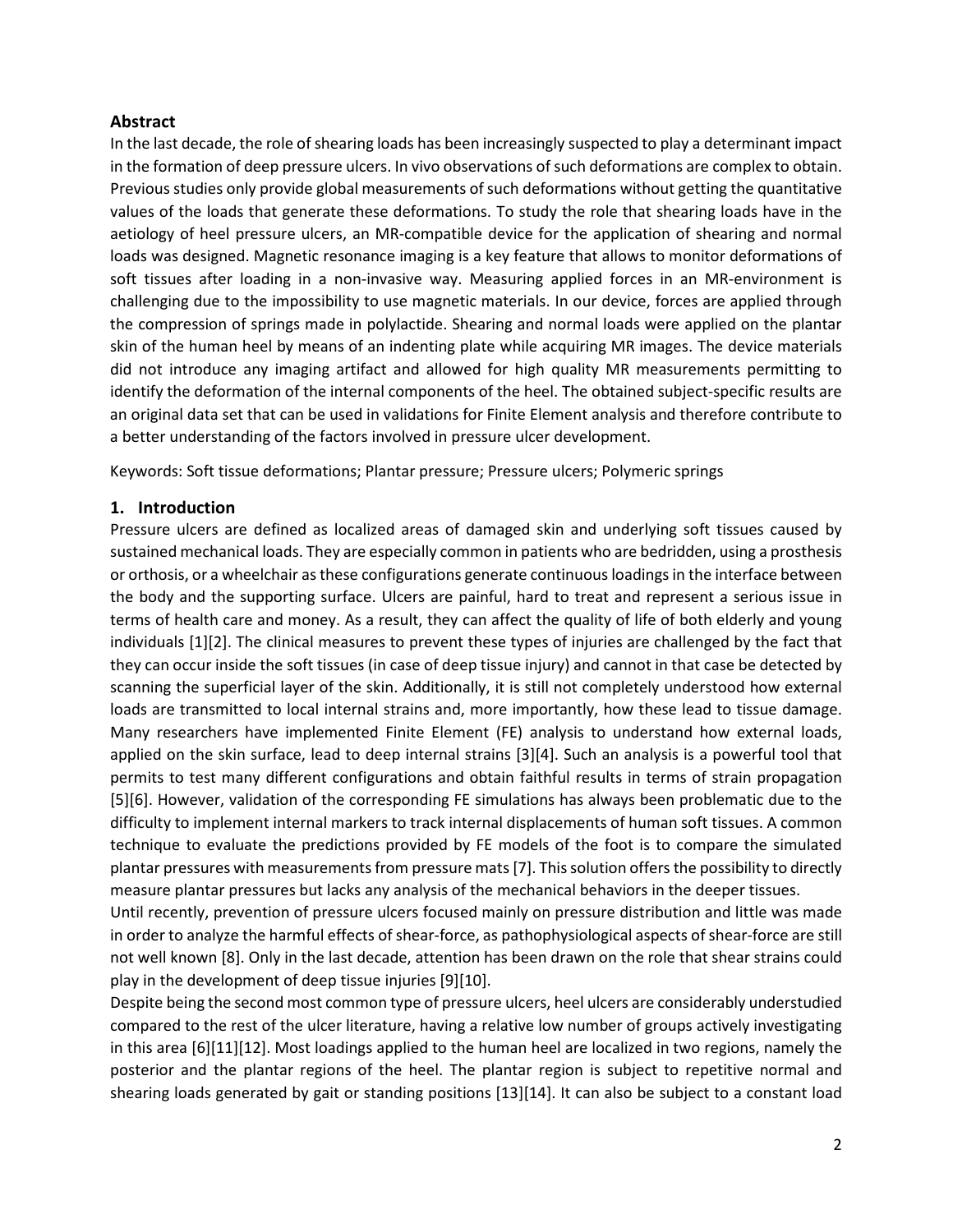generated by the weight of the leg when a patient is sitting on a wheelchair [15]. On the other hand, the posterior region of the heel is subject to constant normal and shearing loads generated by the contacts and friction with the mattress in patients that are bedridden [6]. Despite the higher load intensity that is applied on the plantar region, ulceration has a much higher incidence on the posterior part of the heel [16][17]. This is due to a fatty layer, called fat pad, which covers the lower part of the heel. This structure is able to absorb impacts and redistribute the external loads to the internal tissues in order to prevent internal damage during gait. The fat pad is composed of adipose tissue for shock absorption and of a stiffer connective tissue (the septa) to maintain the pad structural integrity [18]. Currently, very few researchers are investigating the protective properties of the fat pad and analyzing the different roles of the materials it is made of [12].

Measuring *in vivo* the deformations of deep tissue is a complex procedure. Magnetic Resonance (MR) Imaging can be a solution for such a measurement as soon as an image is successively collected first with soft tissue at rest and second with the tissue deformed by an external loading device. These two images, if they are transformed into a common coordinate system using a 3D image registration technique, can provide a quantitative measurement of deep tissue displacement [19][20]. The main challenge to collect the two MR images consists in designing a loading device that is fully non-magnetic and that is able to quantitatively measure the applied load. Indeed, forces cannot be measured by conventional load cells that would disturb the magnetic field of the MR machine. Solutions to overcome this problem have been various in the literature. Chatzistergos et al. [21] used the gravitational force of a known MR-compatible mass to generate a specific load on the forefoot. Other applications used an optical sandwich [22], or a strain gauge placed sufficiently far from the region of interest (ROI) to measure the applied load [23]. However, with these solutions, the applied forces were limited to 5 Newtons (N) which is considerably lower than the forces observed during gait [13]. Devices that were capable of applying higher loads used pistons actuated by hydrostatic pressure that was remotely controlled outside the MR room [24]. Among these solutions, the device proposed by Petre et al. [25] was the only one designed to apply and to measure shearing loads on the metatarsal region. However, to the best of our knowledge, such functionality of the device was never used in practice: in subsequent works, only the normal loads have been applied [26].

At this point, it is possible to list the requirements that an MR compatible device should have in order to address the matters described above. First of all, it is important to state that the device should provide a dataset (in terms of 3D images and boundary conditions) that will allow a complete FE analysis of heel pad internal tissue deformations. With this respect, the device should be able to apply loadings on the skin's surface (with a quantitative measurement of these loads) and to measure the generated internal tissue displacements. The type of applied loading should be both with normal and shearing forces since shear forces have been increasingly suspected to play a determinant impact in the formation of deep pressure ulcers [27]. Finally, the applied loading should be comparable with the one observed during gait. This paper aims at providing a response to such requirements, with the design of an MR compatible device able to apply calibrated shearing and normal loads and with the use of a non-rigid image-based registration method that provides a quantitative measurement of internal tissue displacements.

## **2. Methods**

#### **2.1. MR-compatible loading device**

The loading device consists in two parts: the foot fixation and the mechanics of the loading plate. (Scheme of the device in [Figure](#page-4-0) 1 and photos of that device in Figure 2). These two components are held together by an external frame made in polyvinyl chloride (PVC). The loading mechanics are based on the compression of two sets of polylactide (PLA) springs respectively oriented to generate a normal and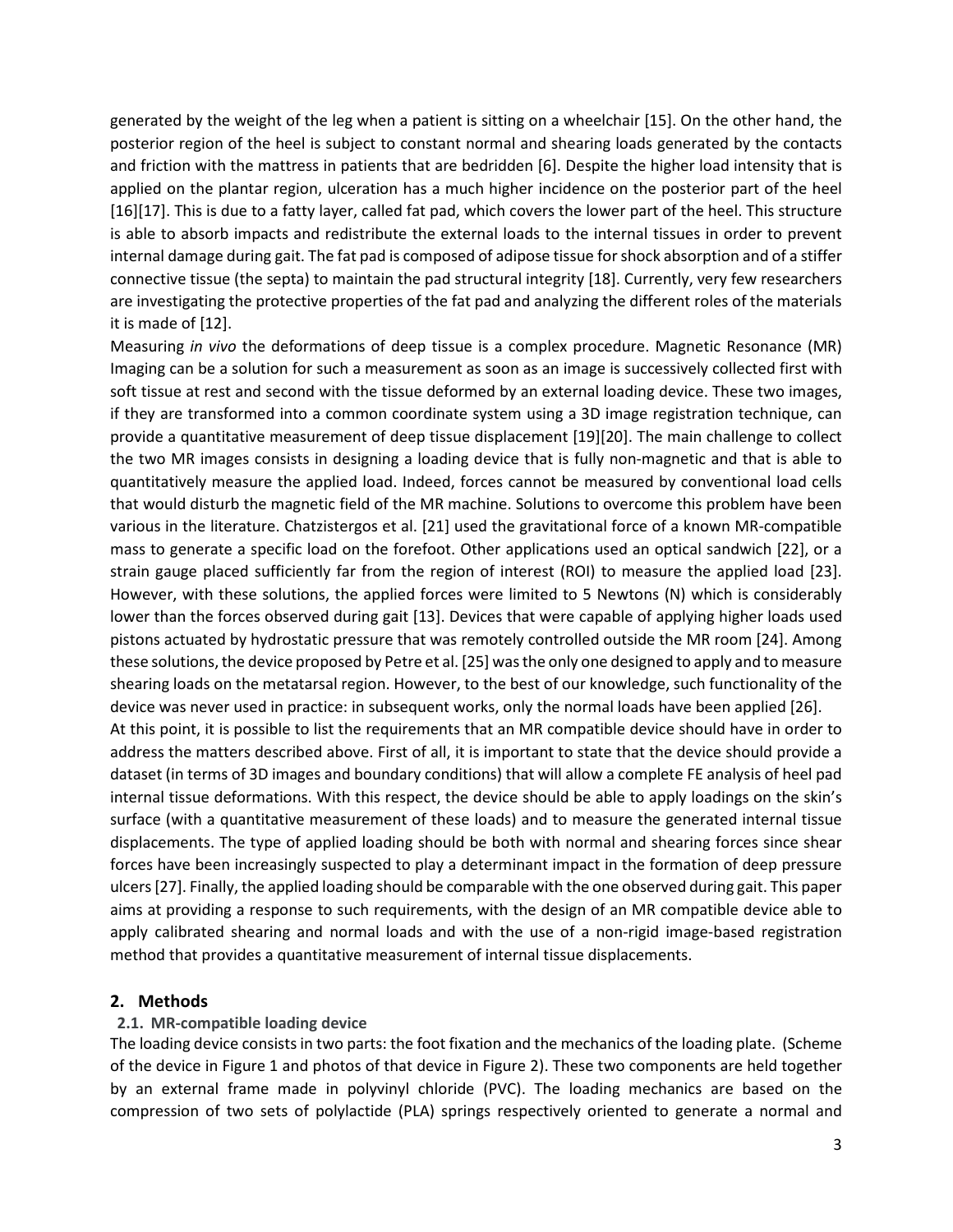shearing load. Springs were printed using conventional 3D printers with 100% infill. The printing orientation was set in order to have the spring axis orthogonal to the printing plane. [Table 1](#page-3-0) gives an overview of the springs implemented in the loading device.

|                              |            | Configuration   Coil Diameter [mm]   Length [mm] |      | Spring<br>Diameter | Nb.   | ot |
|------------------------------|------------|--------------------------------------------------|------|--------------------|-------|----|
|                              |            |                                                  |      | [mm]               | coils |    |
| Normal load set   4 parallel |            | 5.0                                              | 55.0 | 25.0               |       |    |
| Shear load set               | 2 parallel | 3.0                                              | 43.0 | 20.0               |       |    |

<span id="page-3-0"></span>*Table 1 Parameters of springs implemented in the loading device*

By rotating a handle connected to a nylon screw (in grey color on [Figure 1\)](#page-4-0) the operator is able to displace one extremity of the springs. The other extremity is directly connected to the indenting plate. By displacing the extremity connected to the nylon screw, the spring compresses and exerts a force on the plate that delivers the load on the heel. [Figure 1](#page-4-0) provides a comparison of the device for an unloaded configuration (Load 0) and a loaded configuration where the plate is applying a normal and a shearing load (Load N). The directions of the loads are shown in the figure from the green and orange arrows, respectively representing the shearing Fs and normal Fn forces.

To reduce frictions, the plates connected to the spring extremities are constrained by guides made in Teflon which respectively allow one degree of freedom. A two sided tape was placed on the indenting plate to bind the heel to that plate and to ensure no sliding while applying the shearing loads. The foot casing (in blue in [Figure 1\)](#page-4-0) was used to hold the heel in a fixed position by blocking the rotation of the ankle and limiting any additional displacement of the foot with respect to the MR machine. This component was designed with a negative of the surface of the foot obtained in a previous MR acquisition and manufactured in PLA with the use of a 3D printer (see figure 2 for a view of this foot casing). The casing was printed in order to allow 1 mm of margin with the foot while the sharp edges in contact with the skin were filleted in order to make the device more comfortable to wear. The external frame and foot casing were held together by screws made in nylon.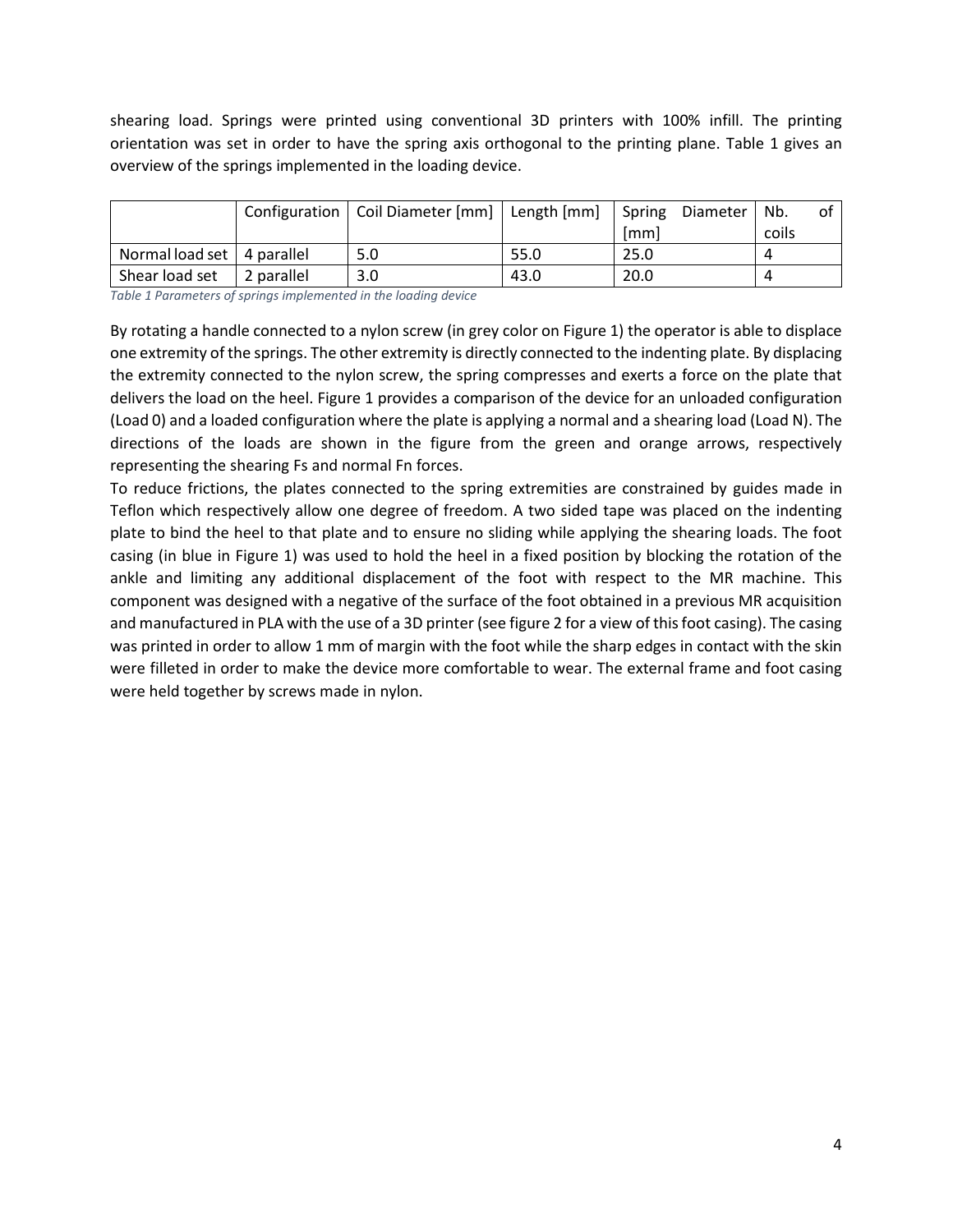

<span id="page-4-0"></span>*Figure 1: Scheme of the MR-compatible compression device. The human heel (in black) is deformed by an indentation plate (in green) that exerts normal and shearing forces (resp. Fn and Fs when Load N is applied). External fixed frame is colored in blue. The mechanism to apply normal loading Fn is shown in orange while the mechanism to apply shearing loading Fs is shown in green. The handles and respective screws to displace the spring extremities are shown in grey. Calcaneus bone is drawn in red. MR markers are plotted as yellow circles. From the MR acquisition, only components colored in red, yellow and black are visible in the images. However, thanks to the MR markers, it is still possible to deduce the position of every component at the time of the acquisition. Coordinate frame is set in order to make more intuitive the subsequent analysis.*

MR markers, illustrated with yellow circles in [Figure 1, w](#page-4-0)ere glued on the key components of the device to measure the level of compression of the springs along the acquisition. The image of the calcaneus, captured in the acquisition allows for the identification of key points (landmarks like small holes in the bone, illustrated as point A in Figure 1) that permit to identify the internal displacement of the calcaneus between two images. The position of the calcaneus together with the position of the plate allows to calculate the indentation of the fat pad soft tissues. Spring compressions and tissue indentations were calculated from the positions (in the x-y sagittal plane) of the MR markers with the following formulas:

| Spring normal deflection = $(M_{0v} - P_{0v}) - (M_{Nv} - P_{Nv})$       | (1) |
|--------------------------------------------------------------------------|-----|
| Spring shear deflection = $(S_{0x} - T_{0x}) - (S_{Nx} - T_{Nx})$        | (2) |
| Soft tissue normal indentation = $(A_{0v} - S_{0v}) - (A_{Nv} - S_{Nv})$ | (3) |
| Soft tissue shear indentation = $(A_{0x} - S_{0x}) - (A_{Nx} - S_{Nx})$  | (4) |

Measuring for how long the springs were compressed during the experiment allows to reproduce *a posteriori* the compression time history of the springs during the experiment. The compression timings can then be reproduced later, in a compression test machine, by applying the same compressions captured in the MR images for the same time frame of the experiment. This gives an estimation of the forces that the device applied on the soft tissues across the MR acquisition.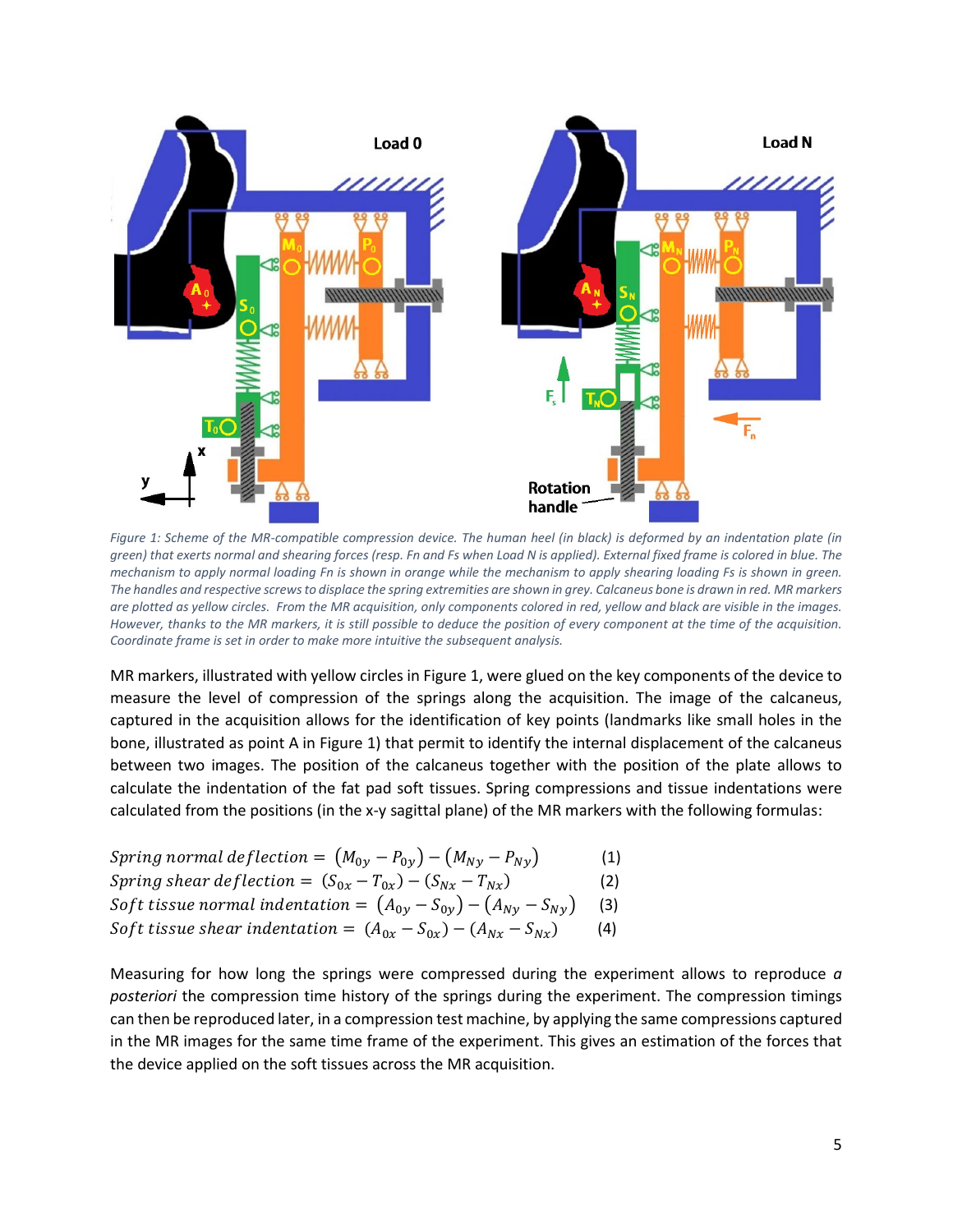## **2.2. Experimental protocol**

A volunteer (male, 40 years old) agreed to participate in an experiment part of a pilot study approved by an ethical committee (MammoBio MAP-VS pilot study N°ID RCB 2012-A00340-43, IRMaGe platform, Univ. Grenoble Alpes). He gave his informed consent to the experimental procedure as required by the Helsinki declaration (1964) and the local Ethics Committee. The volunteer was placed in a supine position with his right foot inserted into the compression device and fixed inside the foot casing. A proton density MR was used to collect 512 consecutive 0.3125 mm thick sagittal slices (MRI system Achieva 3.0T dStream Philips Healthcare). Each slice had a field of view of  $160 \times 160$  mm and a resolution of  $512 \times 428$  for a total scanning time of 7 minutes.



*Figure 2: A) Loading device attached to the foot of the subject entering the MR machine. The white part is the 3D printed foot casing used to hold the heel in a fixed position. B) Internal view of the MR compatible device showing the springs and their orientation. The white gear wheel that can be seen in the lower part of the image is the rotating handle through which the user can displace one extremity of the springs. The circles of around 2 cm in diameter attached on the components are the MR markers.*

The imaging acquisition protocol was divided into five stages in order to capture images for five different loading configurations. The first acquisition, Load 0, was taken in a resting configuration with the indenting plate in a tangent position with respect to the plantar skin of the heel but without any contact with the heel. This step was also used to identify the proper region of interest (ROI) and to make sure all the MR markers, together with the relevant part of the heel, were present in the 3D images. Then, four successive load configurations were applied by rotating the handles of the device to displace the internal springs:

- Load 0 No load applied
- Load 1 High normal load
- Load 2 Mild normal load
- Load 3 Mild normal load and high shearing load
- Load 4 Mild normal load and mild shearing load

This was chosen in order to capture the non-linear mechanical properties of the soft tissues: stiffer for higher loads and more compliant to lower loads. The same milder normal force was kept through the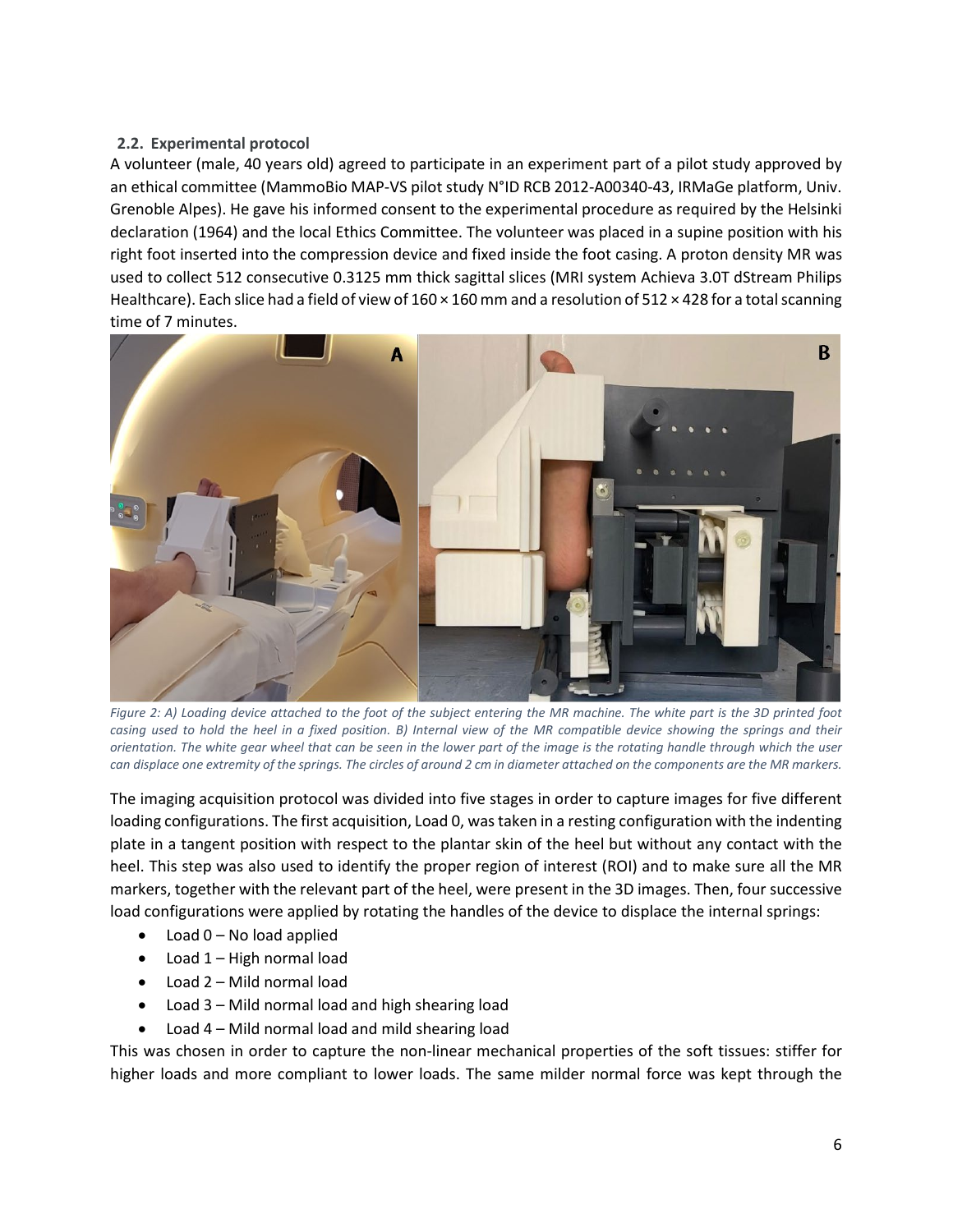application of the shearing loads in order to ensure good contact between the indenting plate and the plantar skin of the heel.

## **2.3. Force measurements**

The MRI acquisitions were analyzed using Amira software. Image segmentations of the heel at rest were carried out in order to define regions corresponding to bone, muscle, tendon, fat and skin. In order to align all 3D images, a rigid registration (rotation + translation) was implemented using the publicly available registration package Elastix [28]. Images were aligned with respect to the position and orientation of the calcaneus. For this purpose, a mask hiding soft tissues around the calcaneus was implemented. This was done in order to concentrate the registration capabilities on the alignment of the calcaneus that is considered to be undeformed in all the loading configurations. The Load 0 configuration is settled as the "fixed image" and the other loads (Load 1-4) to be "moving images". This was chosen in order to get all the displacement fields starting from the same initial configuration (Load 0).

Once images were aligned, the locations of the MRI markers were considered. By comparing the respective positions of these markers in the images, the compressions of the springs were calculated for each loading configuration (Equations 1 and 2). In order to estimate the applied forces during the acquisitions, the spring compressions for the normal and shearing load were *a posteriori* reproduced in a compression test machine (MTS Criterion Model 41): the compression plates deflected the sets of springs for the same amount displayed in MR images and for the time frame noted during the session. The same compression test was repeated 8 times for each set of springs in order to analyze possible stiffness changes across subsequent compressions.

#### **2.4. Internal tissue displacement**

In order to measure the tissue internal displacements, a non-rigid image registration method using the Elastix package was implemented with the Normalized Correlation Coefficient [28] used as the similarity measure between images. The aligned set of images obtained by the previous rigid registration were implemented as inputs for this non-rigid registration in order to have the volume of the calcaneus aligned in the images. The Load 0 configuration was imposed to be the fixed image and the others (Load 1-4) to be moving ones (see [28] for a description of these notions of fixed and moving images in Elastix). This allowed to obtain the respective displacement fields for each loaded configuration.

## **3. Results**

## **3.1. MRI acquisition**

The developed MR-compatible loading device allowed high quality MR measurements of the heel before and during the application of loads by means of the indenting plate. A good fixation on the ankle and the metatarsal part of the foot allowed to maintain the heel in position for well-defined consecutive MR measurements and image comparisons. No image artifact was detected in the ROI [\(Figure 3\)](#page-7-0). The MR acquisitions had enough quality to clearly distinguish the different tissues that compose the human heel: bone, muscle, tendons, fat and skin. This allowed for a semiautomatic segmentation of the respective tissues. In the following images the result of the segmentation of the heel at rest (in red on Figure 3) are superposed in order to help the comparison between the loading configurations. To analyze the effect of the shear loading, we will focus on Loads 2 and 3 as their conditions are the same, apart for the addition of the shearing component in Load 3. The superposition of the red continuous line with the calcaneus can be used to evaluate the result of the alignment process.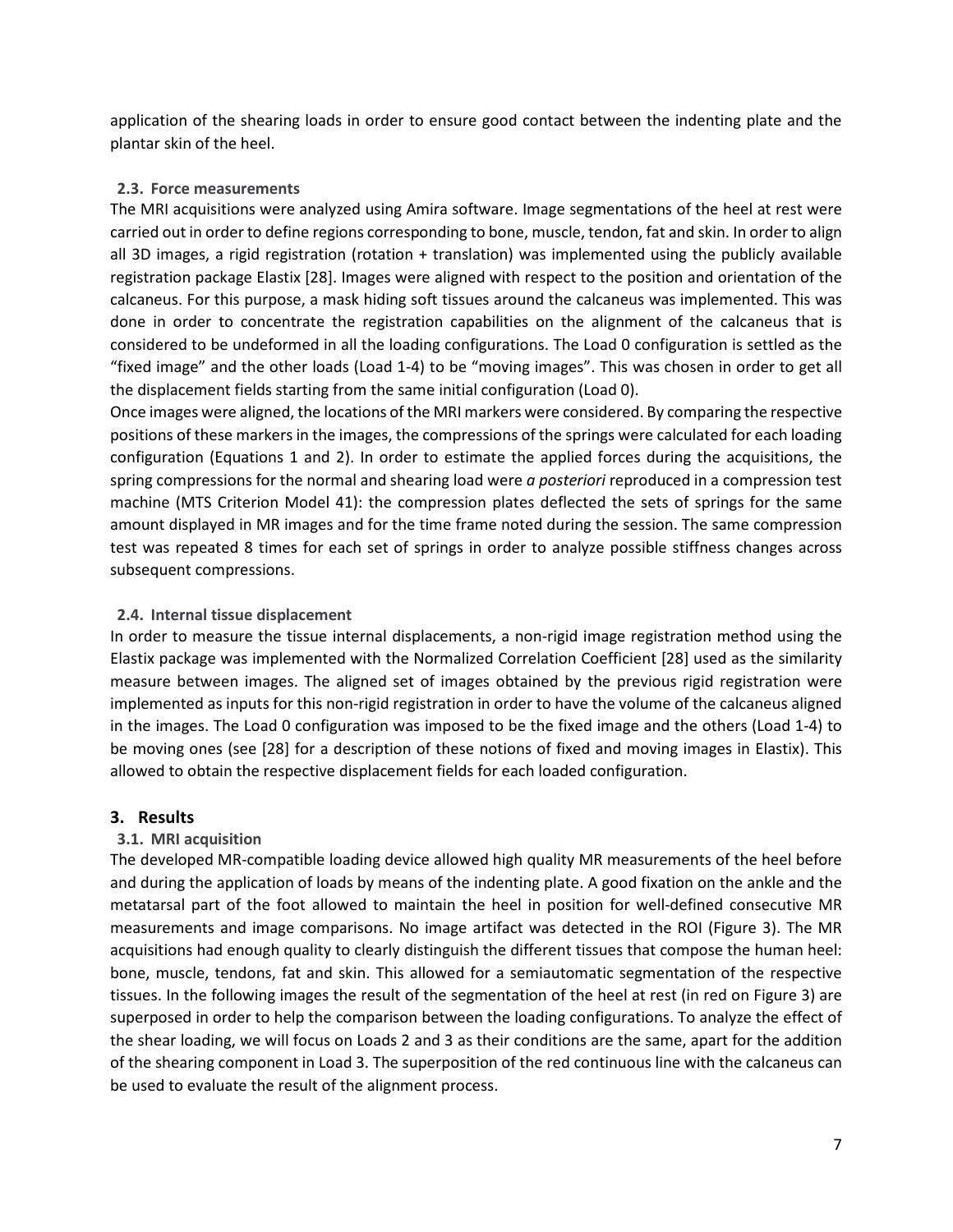

*Figure 3: Sagittal MRI sequence of loading configurations in order to compare the effects of normal and shearing loadings. The red contours represent the segmentation of Load 0. Arrows A, B and C are placed in locations where the most clear impacts of the applied loads are visible. Load 0: no load ; Load 2: Fn as a normal load ; Load 3: Fn + Fs as a normal and shearing load.*

<span id="page-7-0"></span>The effects of the applied loads can be inspected visually in Figure 3. Arrow A points to the location where the plate was applying the loading. As can be seen for Load 2, the normal load dislocatesthe adipose tissue of the fat pad from the lower part of the calcaneus to the sides and the posterior part of the heel, as pointed by arrow B. Once the shearing load is added (Load 3), the fat is moved from the posterior part to the lower part of the calcaneus close to where the plantar fascia is connected to the calcaneus (arrow C).

#### **3.2. Force measurement**

The MR images allowed to identify the position of the MR markers to reconstruct the amount of compression of the springs and the position of the indenting plate during the experiment. [Figure 4](#page-7-1) illustrates heel deformations due to Load 1 with a superposition of the spring as represented in [Figure 1.](#page-4-0) The components that were not captured in the MR acquisition as the indenting plate in green and the springs in red were added for clarification.



*Figure 4 Process of tracking the positions of the MR markers in order to calculate the level of compression of the springs. This figure is the actual result of Figure 1 for Load 1. The MR markers represented by yellow circles in Figure 1 are the only components of the device that can be seen in the images, together with the biological tissues. The two circles represent the spring extremities. In Load 0 the spring is in a relaxed position with the markers far apart. For load 1, the circles are close to each other showing that the spring was compressed. The upper marker is also closer to the foot sole, showing that the indenting plate moved upwards to compress the heel.*

<span id="page-7-1"></span>[Figure 5](#page-8-0) plots the results of the four loading configurations measured from the springs' compressions and reproduced in the compression test machine. The 3D printed springs implemented in this study showed a viscoelastic behavior that reduced the reaction force of the spring over time. In order to reduce the force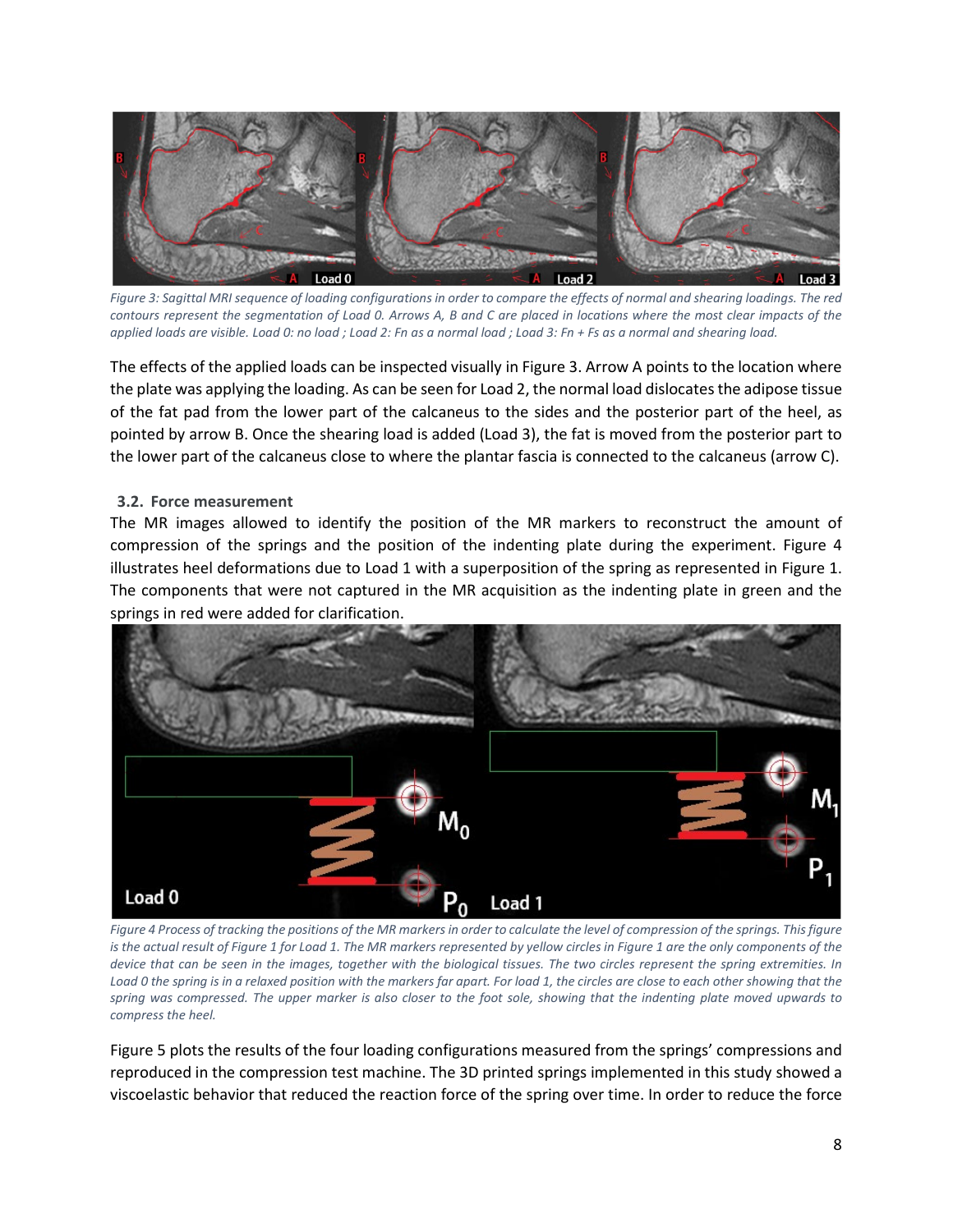drop, the MR acquisitions were performed 3 minutes after compressing the springs. Areas highlighted in green show the time frames in which the machine was acquiring the images. The respective shaded areas in blue and red show the standard deviations (S.D.) across the 8 compression trials. [Table 2](#page-8-1) resumes key points for each loading configuration.



<span id="page-8-0"></span>*Figure 5 A posteriori reproduction of springs loading configurations in the compression test machine. Green regions show when the MR was acquiring images. Load 1 is related to the first green area, Load 2 to the second and so on.*

|                   | Normal<br>force [N] | S.D. | force<br>Normal<br>drop [N] | Shear<br>force [N] | S.D. | Drop [N] |
|-------------------|---------------------|------|-----------------------------|--------------------|------|----------|
| Load 1            | 140.35              | 2.34 | $-1.63$                     |                    |      | O        |
| Load <sub>2</sub> | 14.86               | 1.33 | $+0.80$                     |                    |      |          |
| Load 3            | 15.85               | 1.33 | $+0.20$                     | 45.05              | 1.55 | $-0.40$  |
| Load 4            | 16.15               | 1.33 | $+0.10$                     | 11.87              | 1.00 | $+0.23$  |

<span id="page-8-1"></span>*Table 2 Values resulting from the reproduction of springs loading configurations in the compression test machine. The force drop refers to the reduction in force due to the viscoelastic behaviour of the springs.*

#### **3.3. Plate force/displacement pseudo-curves**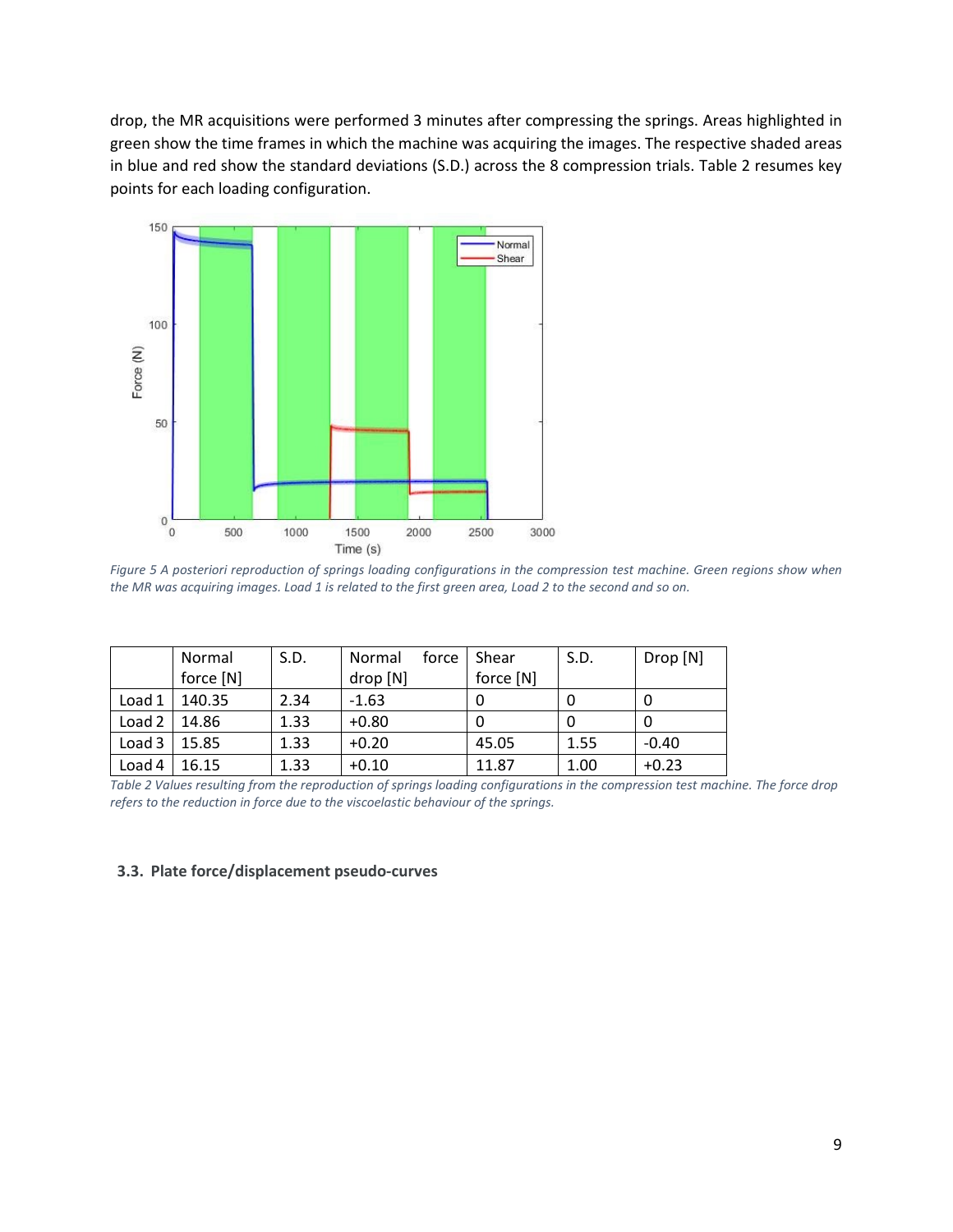

<span id="page-9-0"></span>*Figure 6: A) Plots the loading configurations on a force/displacement plane. The blue points only refers to the normal forces applied by the normal set of springs and the respective displacement of the plate with respect to the calcaneus. The red points only refer to the shearing forces applied by the springs. B) Slice from the Load 1 configuration that had the highest normal load applied in the experiment: 140 N. The two arrows Fn and Fs show the direction of the appled loads.*

[Figure 6](#page-9-0) plots in 2D the four loading configurations applied during the experiment with the forces generated by the springs on the vertical axis and the displacement of the indenting plate with respect to the calcaneus on the horizontal axis. In this figure we want to distinguish the behavior of the soft tissues under normal load and shearing load. With this regard, the blue line of the graph is only related to load 1 and 2 and to the forces and displacements applied in the direction normal to the heel sole surface (i.e. the y direction as represented in Figure 1). On the other hand, the red line focuses on Load 3 and 4 that applied the shearing loads and only account for forces and displacements applied in the direction tangential to the heel sole surface (i.e. the x direction as represented in Figure 1). Values for the plate displacements were calculated using equations 3 and 4, while the force values are related t[o Figure 5.](#page-8-0) As can be seen in Figure 6, both the normal and shearing loadings reproduced a non-linear response of the plantar tissues: initial low stiffness followed by a higher stiffness when the applied force increases (which is coherent with what is known as concerns the non-linear constitutive behavior of most human soft tissue [7][29]).

#### **3.4. Internal tissue displacements**

This section aims at analyzing the displacements of fat pad internal tissues due to the applications of normal and shearing loads. The presented results are obtained from the non-rigid image registration performed between Load 0 and each other loading configurations (Load 1-4). Since the images were already aligned with respect to the calcaneus bone, the displacement of the points located inside that bone are expected to have a displacement close to zero. In order to compare tissue displacements due to normal loads versus displacements due to shearing loads, we show the respective slice of Load 2 and 3 previously presented in [Figure 3.](#page-7-0)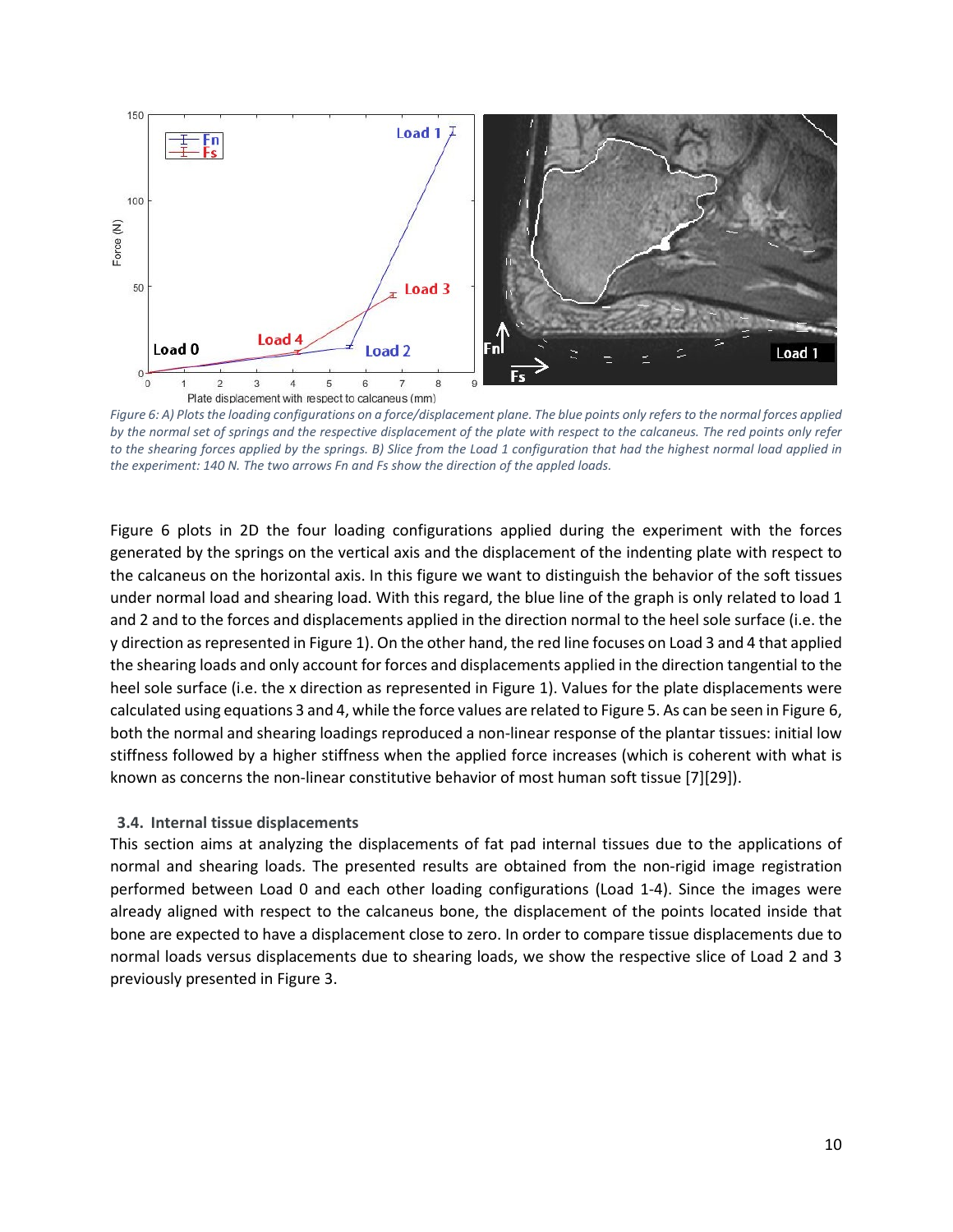

<span id="page-10-0"></span>*Figure 7 Sagittal view of the internal tissues displacement map (in mm) obtained from the non-rigid image registration. Note that only the components of the displacements (in mm) along the direction normal to the heel sole surface (y axis) are plotted. White lines mark the boundaries of the biological tissues. Note that the displacement map is plotted in the heel geometrical configuration that corresponds to the undeformed state (as collected for Load 0). Load 2: mild normal load ; Load 3: mild normal load + high shearing load* 

[Figure 7](#page-10-0) plots a sagittal view of the internal displacements (in mm) with respect to the calcaneus along the direction normal to the heel sole surface (i.e. the y direction as represented in Figure 1) for Loads 2 (left panel) and 3 (right panel). Results between Load 2 and 3 are similar in the lower part of the heel (arrow A in Figure 3) as the amount of normal load is the same, but some relevant differences appear when the shearing force is applied (Load 3). As previously noted by the arrow B in [Figure 3, t](#page-7-0)he shearing load is pulling downwards the posterior tissues of the heel. The effects of the shearing load can also be analyzed in the plantar aponeurosis region (Arrow C in Figure 3), where the tissues are pushed upwards.



<span id="page-10-1"></span>*Figure 8: Analogous plot to Figure 7 but, in this case, only the displacement component along the direction tangential to the heel sole surface (i.e. the x direction as represented in Figure 1) are plotted.*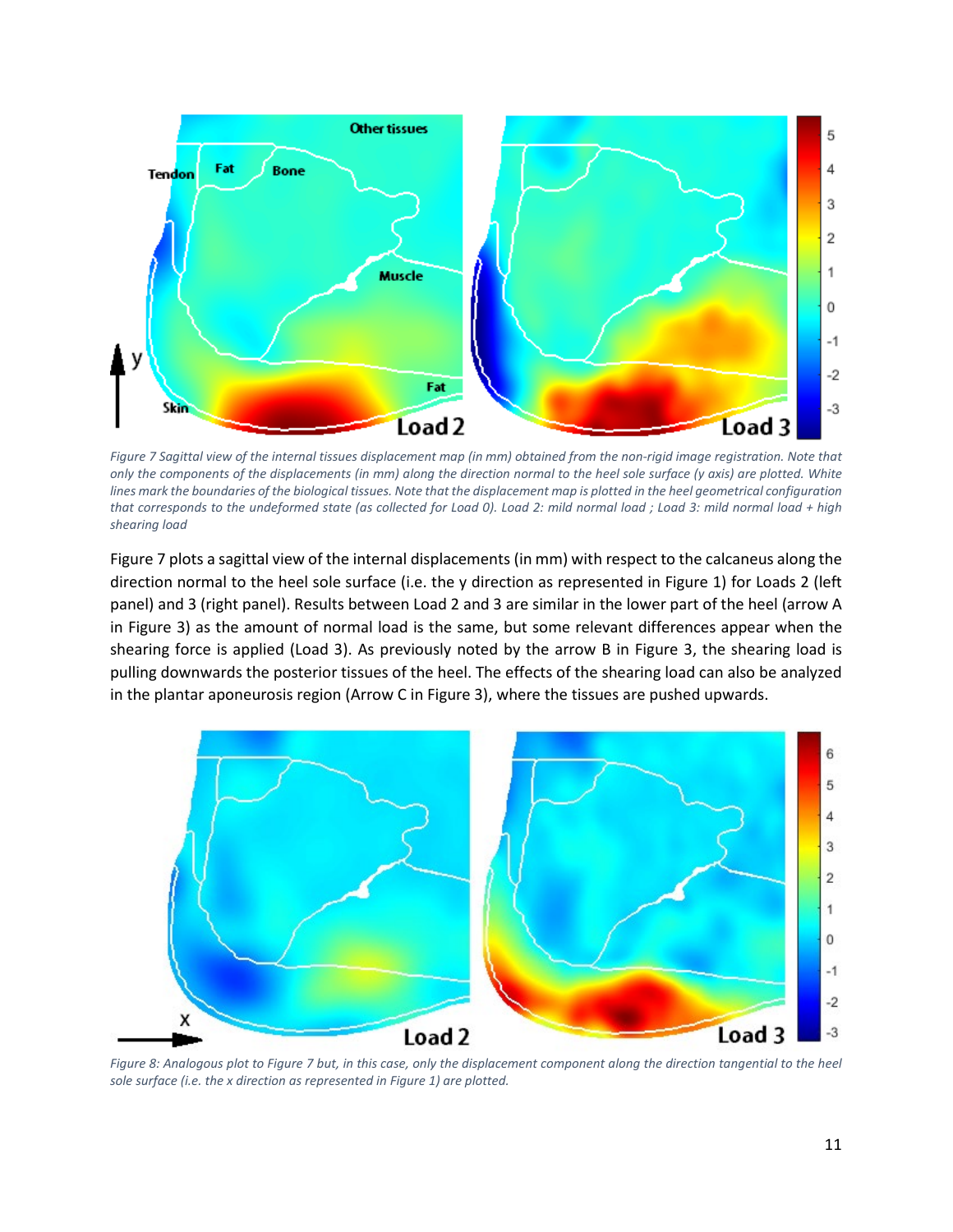[Figure 8](#page-10-1) is the analogous version of [Figure 7](#page-10-0) but with respect to the displacements along the direction tangential to the heel sole surface (i.e. the x axis). In this case, plots look different since no shearing force in the x direction is exerted by the plate for Load 2. For that load, the calcaneus is acting as a watershed pushing the fat towards the back or the front according to its initial location (the dark blue spot towards the left part of the bone surface and the yellow spot towards the right part). Displacements become significantly higher looking at Load 3, where the shearing load is clearly pushing all the tissues towards the frontal part of the foot.

#### **4. Discussion**

A MR-compatible loading device was developed to permit the simultaneous application of normal and shearing loadings on the plantar part of the human heel while acquiring MR images. A rigid and non-rigid image-based registration method was then used to align the images and to quantitatively measure the internal tissue displacements. The quality of the MR acquisitions and the absence of artifacts is enough for a semi-automatic segmentation process that defines surfaces delimiting the internal anatomical components of the heel: bone, muscle, tendon, fat and skin. The quality of the images allowed to successfully align the calcaneus bone surfaces of each image, thus providing a rigid registration of the different loading configurations between each other. This can be seen in [Figure 3 where](#page-7-0) the calcaneus bone surface segmented from Load 0 perfectly fits the calcaneus frontiers as shown in the images related to Load 2 and 3.

The application of shearing and normal loads generated considerable displacements in the fat pad of the subject that can be visually identified in the MR images [\(Figure 3\)](#page-7-0). The applied force was estimated considering the compression of 3D PLA springs. The force drop due to the viscoelastic properties of the PLA springs had a maximal impact in Load 1 configuration with a drop in force of 1.63 N over 140 N. Repeating the same compression test for the springs has shown not significant changes in stiffness of the 3D springs across subsequent usages. The highest standard deviation was found in Load 1 with 140.35 N  $\pm$ 2.34 N (i.e. an accuracy of 1.6%). Information about force accuracy of other MR-compatible loading devices is scarce and is mostly presented in terms of pressure. In the works of Stekelenburg et al. [23] and Tokuno et al. [30], force accuracy is less than 1%. However, it must be considered that these devices are capable of measuring forces that do not reach values higher than 5 N and therefore are not suitable for applications related to the plantar pressures that have a consistent higher value. Thanks to the ease of 3D printing, in our device, varioussets of springs with different parameters can be adapted to reach any required amount of stiffness and accuracy. The main limitation of this device is the impossibility to apply dynamic loadings and to directly control during the MR acquisition the amount of force applied. The level of force can indeed only be estimated *a posteriori* with an analysis of the MR images and a compression test of the relative springs. This limitation, however, is common in devices of this kind due to the limited allowed materials in the MR environment [23][25]. A possibility to overcome this limitation would be to *a priori* mechanically characterize the set of springs and to calibrate them in order to know the exact amount of force exerted by the plate for any compressions of the springs measured during the MR session. This would however not be a straightforward task as it would require an on-line segmentation of the MR images to track the MR markers or, as an alternative, it would require to design a mechanical system to accurately measure the springs compressions during the MR session (like for example a 3D printed caliber attached to the moving parts of the device). This could be explored as a perspective of this study.

Displacements computed from the Elastix non-rigid image registration are in line with what was expected looking at Figure 3. First, loads applied in a direction normal to the heel sole surface compress tissues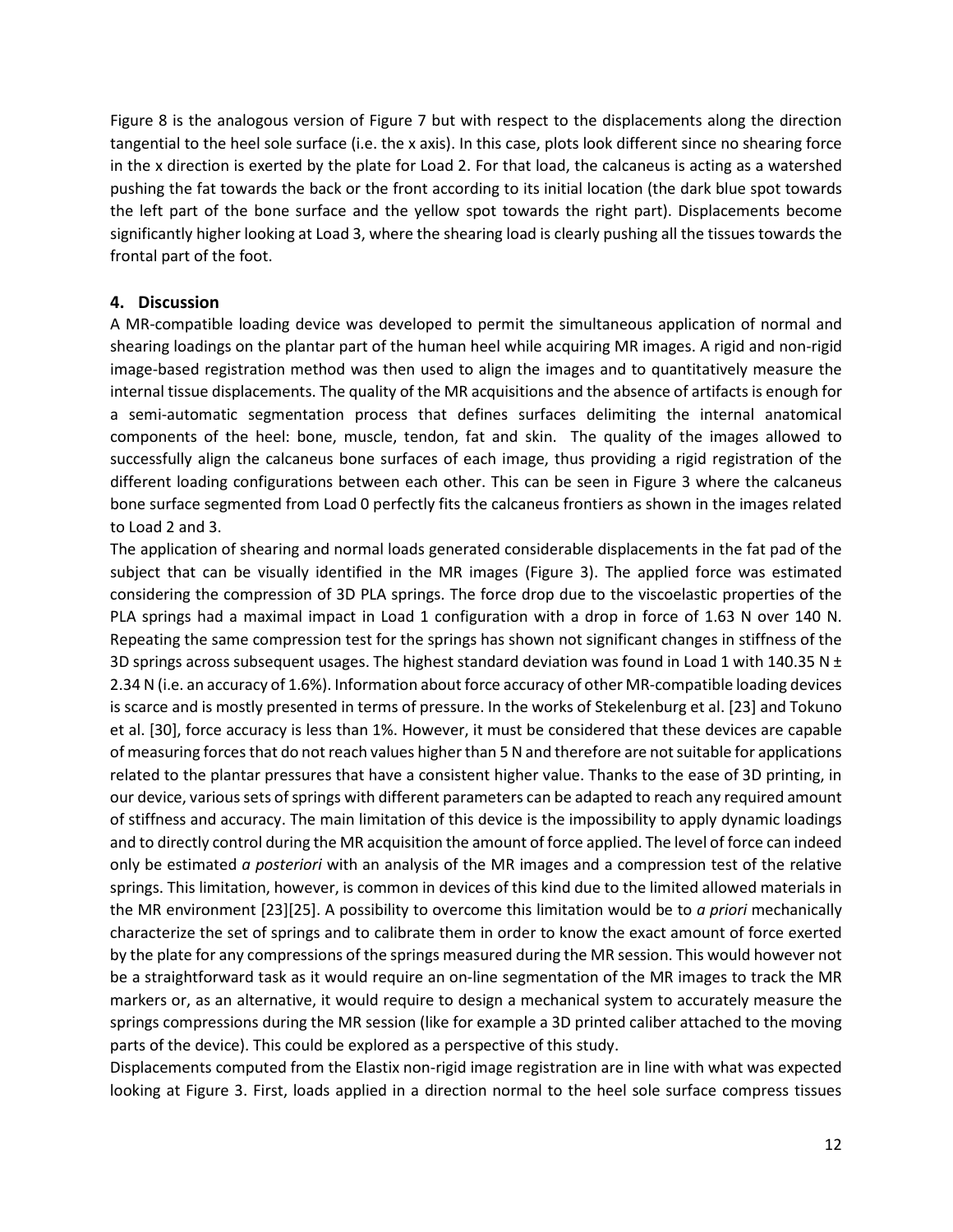against the calcaneus frontier and push some tissue at the back of the foot, in the region of the Achilles tendon. Second, shearing loads mainly moved the soft tissues towards the frontal part of the foot. It is also interesting to note that the higher displacement values at skin external surface as plotted for Figure 7 load 2 and Figure 8 load 3 match with the values reported in the plot of Figure 6 (and measured from the location of MR markers). This is reasonable as we expect that the displacement of the first layer of skin matches with the displacement of the indenting plate (as skin is fixed to the plate with two-sided tape).

## **5. Conclusion**

This paper has proposed the design of a MR-compatible device capable of applying shearing and normal loadings on the human heel and of quantitatively measuring the corresponding force and internal displacement values. The device is based on the compression of 3D printed springs. The imaging process produced a valid data set for the analysis of displacements of the internal components of the fat pad. The outcomes of this study are multiple. First, the possibility to apply shearing loads and to observe the corresponding tissue deformations provide insights as concerns the impact that these loads can have on the biological tissues in the development of pressure ulcers. Second, the displacement of internal soft tissues generated by the high loadings is crucial for understanding the roles of the fat pad sub-components in mitigating the formation of pressure ulcers in the plantar part of the heel. Third, the load/displacement pseudo-curves can be used in the estimation of the biomechanical properties of the heel pad subcomponents, especially for FE models that require constitutive parameters. Finally, the data related to the deformations of internal soft tissues can be used to validate the simulations provided by such FE foot models to reproduce gait or configurations related to wheelchair or bedridden patients.

This work represents a pilot study aiming to investigate whether the crucial components of this procedure are feasible to be implemented with more subjects and different loading configurations. Further research will include analysis on more subjects and with different loading configurations, together with the adaptation of the device to apply loadings on different parts of the body to gain insight into the relative mechanical soft tissue properties.

# **Acknowledgments**

This research has received funding from the European Union's Horizon 2020 research and innovation programme under the Marie Skłodowska-Curie Grant Agreement No. 811965; project STINTS (*Skin Tissue Integrity under Shear*). IRMaGe MRI facility was partly funded by the French program "Investissement d'Avenir" run by the "Agence Nationale pour la Recherche" ; grant "Infrastructure d'avenir en Biologie Sante" - ANR-11-INSB-0006.

Competing interests: None declared

# **References**

- [1] Pressure AN. European Pressure Ulcer Advisory Panel and National Pressure Ulcer Advisory Panel . Treatment of pressure ulcers : Quick Reference Guide . Natl Press Ulcer Advis Panel 2009.
- [2] Yarkony GM. Pressure ulcers: A review. Arch Phys Med Rehabil 1994. https://doi.org/10.1016/0003-9993(94)90117-1.
- [3] Luboz V, Petrizelli M, Bucki M, Diot B, Vuillerme N, Payan Y. Biomechanical modeling to prevent ischial pressure ulcers. J Biomech 2014. https://doi.org/10.1016/j.jbiomech.2014.05.004.
- [4] Natali AN, Fontanella CG, Carniel EL, Young JM. Biomechanical behaviour of heel pad tissue: Experimental testing, constitutive formulation, and numerical modelling. Proc. Inst. Mech. Eng.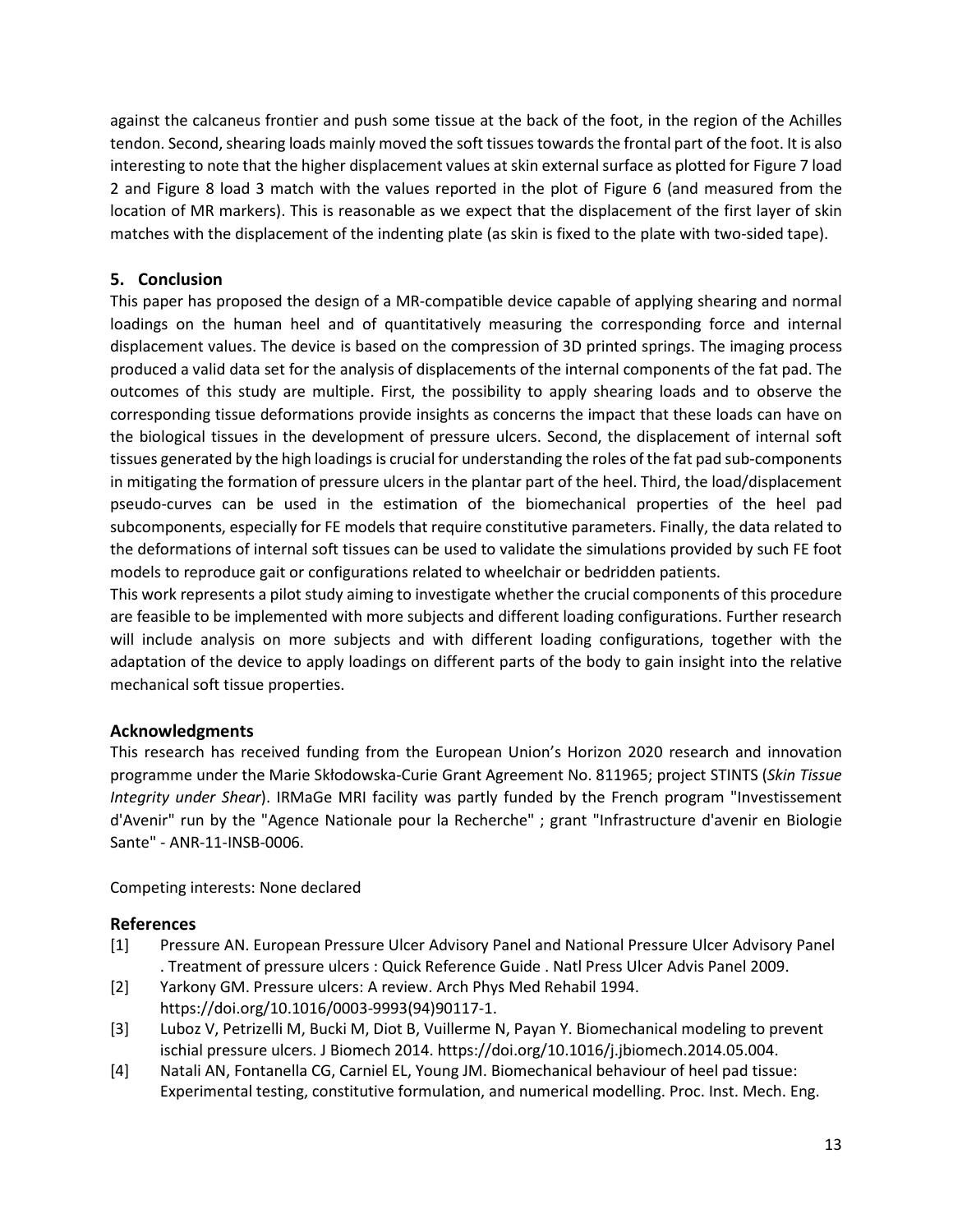Part H J. Eng. Med., 2011. https://doi.org/10.1177/09544119JEIM851.

- [5] Bucki M, Luboz V, Perrier A, Champion E, Diot B, Vuillerme N, et al. Clinical workflow for personalized foot pressure ulcer prevention. Med Eng Phys 2016. https://doi.org/10.1016/j.medengphy.2016.04.017.
- [6] Levy A, Frank MBO, Gefen A. The biomechanical efficacy of dressings in preventing heel ulcers. J Tissue Viability 2015. https://doi.org/10.1016/j.jtv.2015.01.001.
- [7] Perrier A, Luboz V, Bucki M, Cannard F, Vuillerme N, Payan Y. Biomechanical Modeling of the Foot. Biomech. Living Organs Hyperelastic Const. Laws Finite Elem. Model., 2017. https://doi.org/10.1016/B978-0-12-804009-6.00025-0.
- [8] De Wert LA, Bader DL, Oomens CWJ, Schoonhoven L, Poeze M, Bouvy ND. A new method to evaluate the effects of shear on the skin. Wound Repair Regen 2015. https://doi.org/10.1111/wrr.12368.
- [9] Gefen A, Farid KJ, Shaywitz I, Zhong X, Nagase T, Huang L, et al. A review of deep tissue injury development, detection, and prevention: Shear savvy. Ostomy Wound Manag 2013.
- [10] Yavuz M, Tajaddini A, Botek G, Davis BL. Temporal characteristics of plantar shear distribution: Relevance to diabetic patients. J Biomech 2008. https://doi.org/10.1016/j.jbiomech.2007.10.008.
- [11] Luboz V, Perrier A, Bucki M, Diot B, Cannard F, Vuillerme N, et al. Influence of the Calcaneus Shape on the Risk of Posterior Heel Ulcer Using 3D Patient-Specific Biomechanical Modeling. Ann Biomed Eng 2015. https://doi.org/10.1007/s10439-014-1182-6.
- [12] Fontanella CG, Nalesso F, Carniel EL, Natali AN. Biomechanical behavior of plantar fat pad in healthy and degenerative foot conditions. Med Biol Eng Comput 2016. https://doi.org/10.1007/s11517-015-1356-x.
- [13] Marasovič T, Cecič M, Zanchi V. Analysis and interpretation of ground reaction forces in normal gait. WSEAS Trans Syst 2009.
- [14] Gefen A. The biomechanics of heel ulcers. J Tissue Viability 2010. https://doi.org/10.1016/j.jtv.2010.06.003.
- [15] Tavares C, Domingues MF, Paixão T, Alberto N, Silva H, Antunes P. Wheelchair pressure ulcer prevention using FBG based sensing devices. Sensors (Switzerland) 2020. https://doi.org/10.3390/s20010212.
- [16] Ledoux WR, Shofer JB, Cowley MS, Ahroni JH, Cohen V, Boyko EJ. Diabetic foot ulcer incidence in relation to plantar pressure magnitude and measurement location. J Diabetes Complications 2013. https://doi.org/10.1016/j.jdiacomp.2013.07.004.
- [17] Mueller MJ, Diamond JE, Sinacore DR, Delitto A, Blair VP, Drury DA, et al. Total contact casting in treatment of diabetic plantar ulcers. Controlled clinical trial. Diabetes Care 1989. https://doi.org/10.2337/diacare.12.6.384.
- [18] Rome K. Mechanical properties of the heel pad: Current theory and review of the literature. Foot 1998. https://doi.org/10.1016/S0958-2592(98)90026-8.
- [19] Veress AI, Gullberg GT, Weiss JA. Measurement of Strain in the Left Ventricle during Diastole with cine-MRI and Deformable Image Registration. J Biomech Eng 2005;127:1195–207. https://doi.org/10.1115/1.2073677.
- [20] Hardisty MR, Akens MK, Hojjat SP, Yee A, Whyne CM. Quantification of the effect of osteolytic metastases on bone strain within whole vertebrae using image registration. J Orthop Res 2012;30:1032–9. https://doi.org/10.1002/JOR.22045.
- [21] Chatzistergos PE, Naemi R, Chockalingam N. An MRI compatible loading device for the reconstruction of clinically relevant plantar pressure distributions and loading scenarios of the forefoot. Med Eng Phys 2014. https://doi.org/10.1016/j.medengphy.2014.06.006.
- [22] Gefen A, Megido-Ravid M, Azariah M, Itzchak Y, Arcan M. Integration of plantar soft tissue stiffness measurements in routine MRI of the diabetic foot. Clin Biomech 2001.